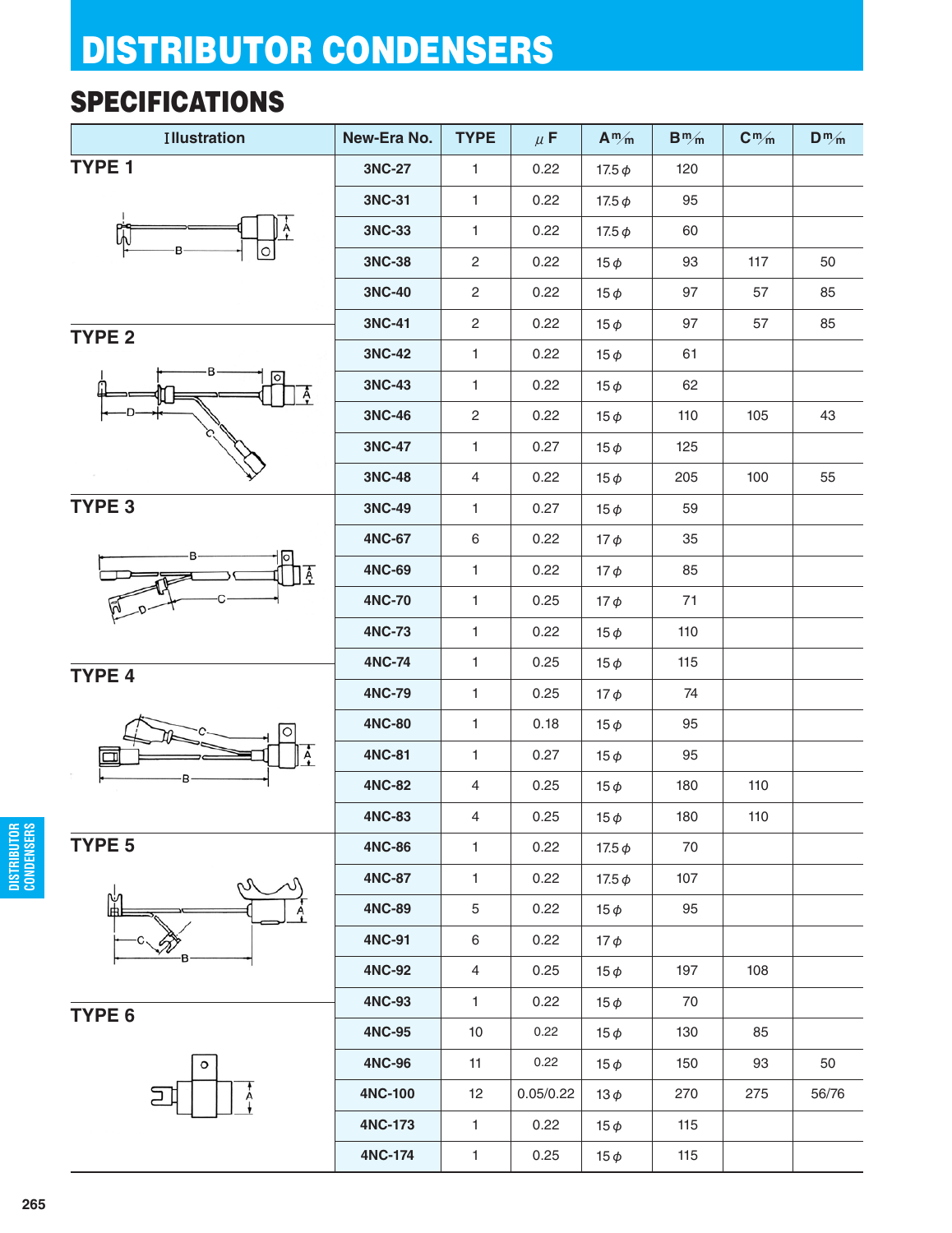#### **SPECIFICATIONS**

| <b>Illustration</b> | New-Era No.    | <b>TYPE</b>      | $\mu$ F | $A^m/m$  | $\mathbf{B}^{\,m}\!/\!{}_{\mathsf{m}}$ | $\mathbf{C}^{\, \mathsf{m}}\!/\!_{\mathsf{m}}$ | $D^m/m$ |
|---------------------|----------------|------------------|---------|----------|----------------------------------------|------------------------------------------------|---------|
| TYPE 7              | <b>NCD-551</b> | $\,8\,$          | 0.22    | $17\phi$ | 65                                     |                                                |         |
| $\overline{A}$      | <b>NCD-553</b> | $\,8\,$          | 0.22    | $17\phi$ | 65                                     |                                                |         |
| O<br>(⊙)<br>ਾ@ਸਥ    | <b>NCD-554</b> | $\,8\,$          | 0.22    | $17\phi$ | 105                                    |                                                |         |
| $\overline{A}$      | <b>NCD-556</b> | $\boldsymbol{9}$ | 0.22    | $17\phi$ | 105                                    |                                                |         |
|                     |                |                  |         |          |                                        |                                                |         |
| TYPE 8              |                |                  |         |          |                                        |                                                |         |
|                     |                |                  |         |          |                                        |                                                |         |
| $\overline{A}$      |                |                  |         |          |                                        |                                                |         |
| B                   |                |                  |         |          |                                        |                                                |         |
| ✍                   |                |                  |         |          |                                        |                                                |         |
|                     |                |                  |         |          |                                        |                                                |         |
| TYPE 9              |                |                  |         |          |                                        |                                                |         |
| $\overline{A}$      |                |                  |         |          |                                        |                                                |         |
|                     |                |                  |         |          |                                        |                                                |         |
|                     |                |                  |         |          |                                        |                                                |         |
|                     |                |                  |         |          |                                        |                                                |         |
| <b>TYPE 10</b>      |                |                  |         |          |                                        |                                                |         |
|                     |                |                  |         |          |                                        |                                                |         |
|                     |                |                  |         |          |                                        |                                                |         |
|                     |                |                  |         |          |                                        |                                                |         |
|                     |                |                  |         |          |                                        |                                                |         |
|                     |                |                  |         |          |                                        |                                                |         |
| TYPE 11             |                |                  |         |          |                                        |                                                |         |
|                     |                |                  |         |          |                                        |                                                |         |
|                     |                |                  |         |          |                                        |                                                |         |
|                     |                |                  |         |          |                                        |                                                |         |
|                     |                |                  |         |          |                                        |                                                |         |
| <b>TYPE 12</b>      |                |                  |         |          |                                        |                                                |         |
|                     |                |                  |         |          |                                        |                                                |         |
|                     |                |                  |         |          |                                        |                                                |         |
|                     |                |                  |         |          |                                        |                                                |         |
|                     |                |                  |         |          |                                        |                                                |         |
|                     |                |                  |         |          |                                        |                                                |         |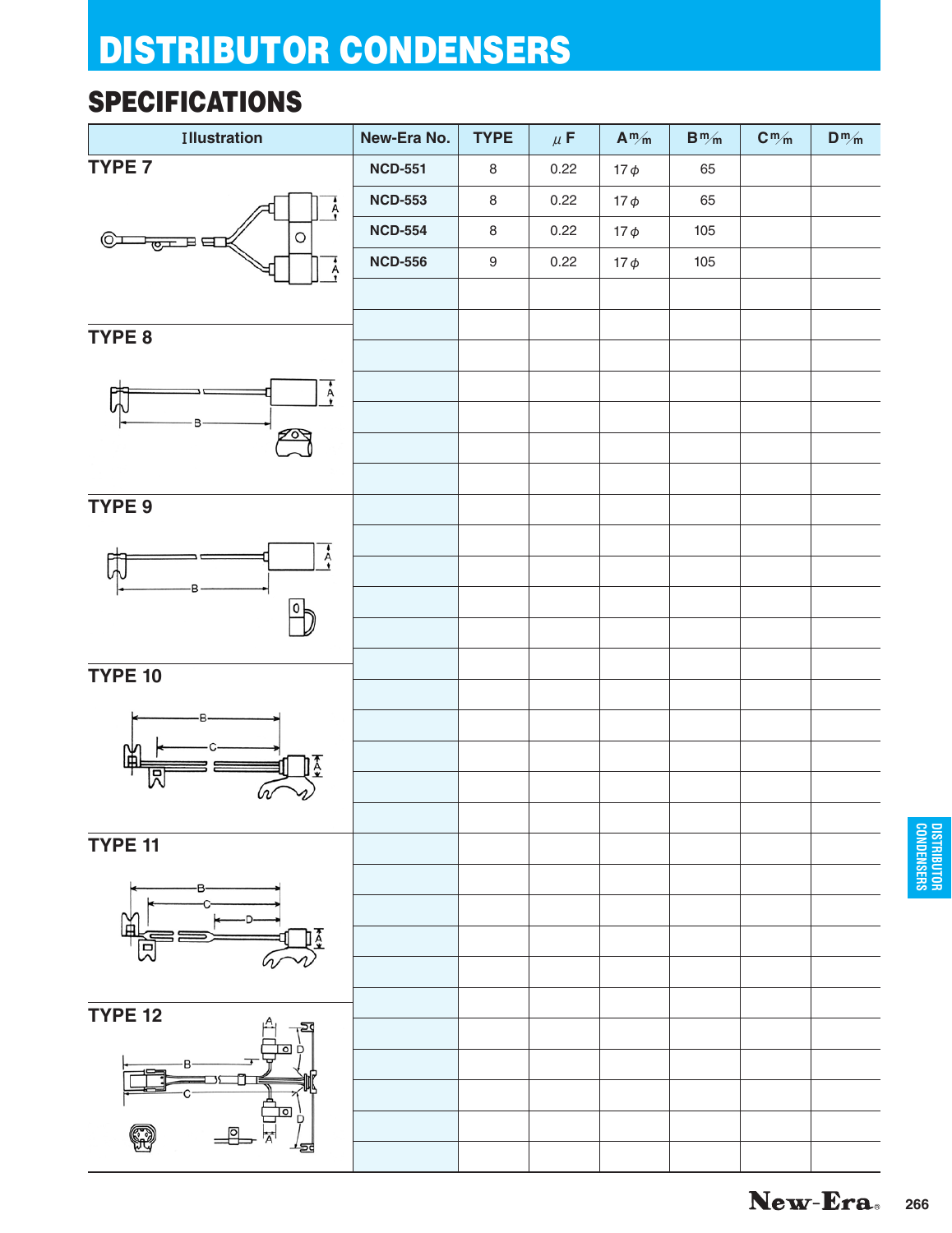|               | New-Era No.                           | Ref.No.                                                                          |                                                                                                                                                                                                      | <b>Application</b>                                                                                                                                                                                                             |                                                                                                                                                |
|---------------|---------------------------------------|----------------------------------------------------------------------------------|------------------------------------------------------------------------------------------------------------------------------------------------------------------------------------------------------|--------------------------------------------------------------------------------------------------------------------------------------------------------------------------------------------------------------------------------|------------------------------------------------------------------------------------------------------------------------------------------------|
| <b>3NC-27</b> | $0.22 \mu F$                          | 0221-24-485<br>0249-24-345                                                       | <b>MAZDA</b><br>FAMILIA 1000<br>1200<br><b>TRUCK 1000</b><br>1200<br><b>BONGO</b><br>CRAFT 1500, 1600<br><b>PROCEED</b><br>T1500<br>T2000<br>E2000<br><b>LUCE 1500</b>                               | SP, MP, BP<br>MTA, MTB, MTC, STA, STB, STC<br>BPB55, BPB65, BTC65<br>BTA55, BTA65<br>FPA, FPA75, FPAH, FPAV<br>DUC, DUE, DUE91, DUE95<br><b>BUD</b><br><b>TUC</b><br>TVB<br><b>EVB</b><br>SU                                   | $67 - 74$<br>$68 - 74$<br>$67 - 79$<br>$68 - 74$<br>$68 - 79$<br>$71 - 77$<br>$65 - 72$<br>$65 - 73$<br>$65 - 73$<br>$65 - 73$<br>$70 - 73$    |
| 3NC-31        | $0.22 \mu F$                          | T315T20571 MI<br>T315T20573 MI<br>T315T22971 MI<br>0324-24-345A<br>(D27Z-12300B) | <b>MAZDA</b><br><b>LUCE 1800</b><br>CAPELLA 1500, 1600                                                                                                                                               | SVA, SV3<br>SU, MU, SN, MN                                                                                                                                                                                                     | $71 - 73$<br>$71 - 73$                                                                                                                         |
|               |                                       |                                                                                  | 1800<br>FAMILIA 1500<br>PRESTO 1000, 1300<br><b>GRAND FAMILIA 1600</b><br>PROCEED<br>1300, 1600                                                                                                      | <b>EXPORT</b><br>MP, SP, ST, MT<br><b>EXPORT</b><br><b>EXPORT</b><br>BTA67, BNA61, BNB61                                                                                                                                       | $71 - 72$<br>$71$ $\sim$<br>$71 - 74$<br>$71 - 74$<br>$71 - 74$<br>$71 - 74$                                                                   |
|               |                                       | T315T22072 MI                                                                    |                                                                                                                                                                                                      |                                                                                                                                                                                                                                |                                                                                                                                                |
| <b>3NC-38</b> | $0.22 \mu F$<br>$\blacktriangleright$ | 0453-24-322<br>(D47Z-12300A)                                                     | <b>MAZDA</b><br><b>LUCE 1800</b><br>CAPELLA 1800<br>1600<br>1600AP<br>FAMILIA 1300<br>PRESTO 1000, 1300<br>GRAND FAMILIA 1300, 1600<br>1600<br>PROCEED 1300, 1600<br>1800                            | LA2VS, LA2VH, LA2VV<br>CBIVC, CBIVS<br><b>EXPORT SNF</b><br>SNF, SNG, SNH, SNK, SNL,<br>SN <sub>2</sub> , M <sub>N</sub> <sub>2</sub><br>MP, SP, MT<br>SN3, MT3, ST3, FA3<br><b>EXPORT</b><br>BNA, BAB, BTA67<br><b>EXPORT</b> | $73 - 75$<br>$73 - 75$<br>$73 - 76$<br>$73 - 76$<br>$73 - 75$<br>$73 - 75$<br>$73 - 76$<br>$73 - 74$<br>$73 - 76$<br>$73 - 75$                 |
|               |                                       | T315T21371 MI<br>T315T22271 MI                                                   |                                                                                                                                                                                                      |                                                                                                                                                                                                                                |                                                                                                                                                |
| <b>3NC-40</b> | $0.22 \mu F$                          | MD607041<br>MD607118                                                             | <b>MITSUBISHI</b><br><b>GALANT</b><br><b>GTO</b><br>FTO 1600<br>1850, 2000<br>1600, 1850, 2000<br>LANCER 1400, 1600<br><b>CELESTE</b><br>JEEP<br><b>CANTER 2T</b><br>CANTER, ROSA<br><b>FORKLIFT</b> | (4G32, G52B)<br>(4G52)<br>(4G51, 4G52)<br>16L<br>(4G32, G32B)<br>(4G53, 4G54)<br>(4G52, 4G53, 4G54)<br>(4G53, 4G54)<br>(4G52, 4G53)<br>(KE42)                                                                                  | $73 - 75$<br>$75 - 76$<br>$73$ ~<br>$74 - 75$<br>$73-$<br>$73~\sim$<br>$73$ ~<br>$74 - 75$<br>$74 - 75$<br>$74 - 75$<br>$74 - 77$<br>$73 - 76$ |
|               |                                       | T315T11271 MI<br>T315T22571 MI                                                   |                                                                                                                                                                                                      |                                                                                                                                                                                                                                |                                                                                                                                                |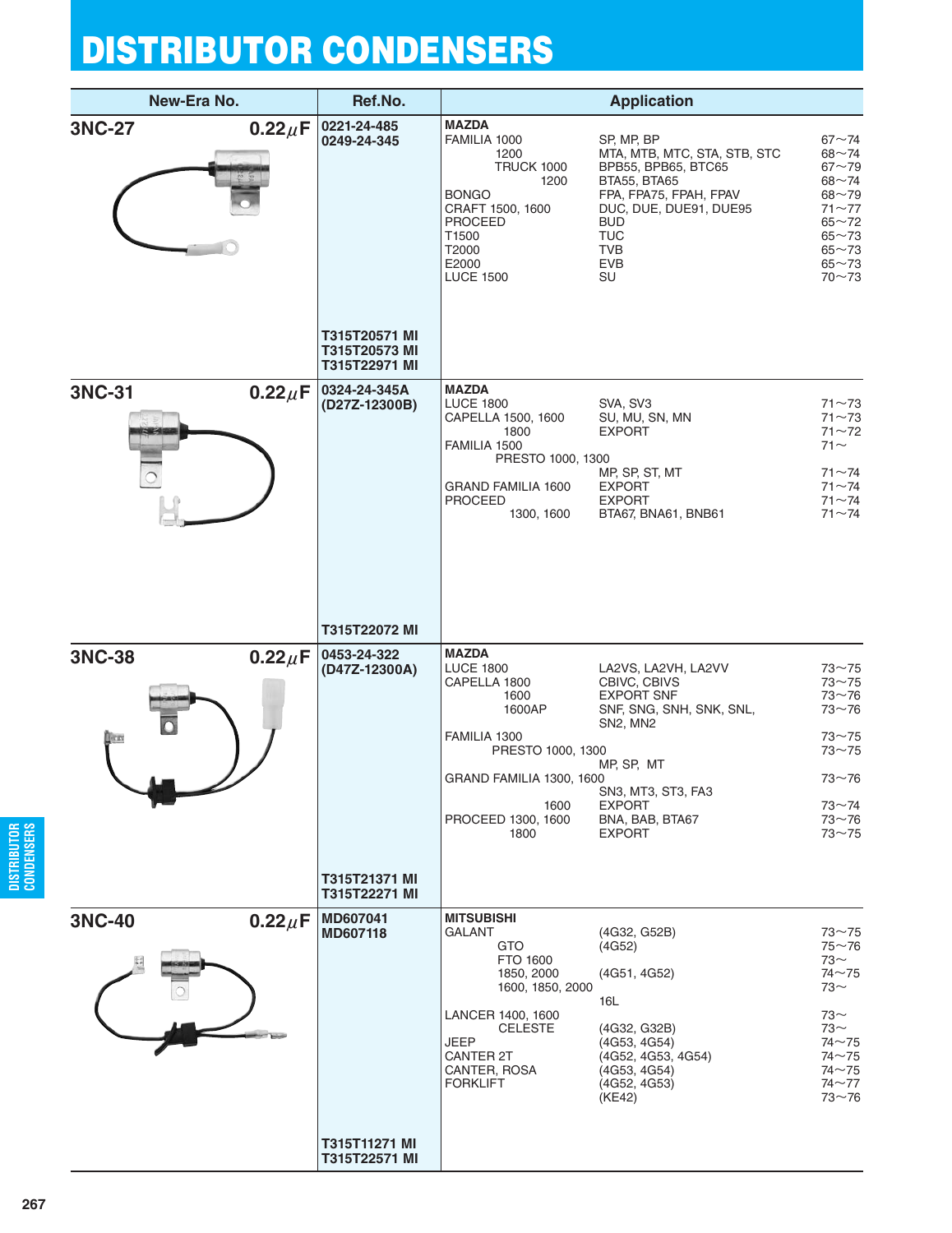| New-Era No.                                        |              | Ref.No.                                   |                                                                                                                                                                                                                                                                                 | <b>Application</b>                                                                                                                                                                                                                                                                                       |                                                                                                                                                                                                       |
|----------------------------------------------------|--------------|-------------------------------------------|---------------------------------------------------------------------------------------------------------------------------------------------------------------------------------------------------------------------------------------------------------------------------------|----------------------------------------------------------------------------------------------------------------------------------------------------------------------------------------------------------------------------------------------------------------------------------------------------------|-------------------------------------------------------------------------------------------------------------------------------------------------------------------------------------------------------|
| 3NC-41                                             | $0.22 \mu F$ | MD607144                                  | <b>MITSUBISHI</b><br>GALANT<br>1600<br>GTO 1700<br><b>COUPE</b><br>LANCER<br>1600<br><b>CELESTE</b><br>DODGE COLT<br><b>FORKLIFT</b>                                                                                                                                            | <b>EXPORT</b><br>(4G32)<br>(4G32)<br>(4G33, G33B)<br>(4G36)<br>(G32B, 4G32)<br>(4G32, G32B)<br>(4G32)<br><b>EXPORT</b><br>(4G32, 4G33)                                                                                                                                                                   | $76-$<br>$74 - 77$<br>75 $\sim$<br>$74 - 77$<br>$75 - 77$<br>$72 - 77$<br>$73 - 77$<br>$75 - 76$<br>$75$ ~<br>$73 - 75$                                                                               |
|                                                    |              | T315T22572 MI                             |                                                                                                                                                                                                                                                                                 |                                                                                                                                                                                                                                                                                                          |                                                                                                                                                                                                       |
| 3NC-42                                             | $0.22 \mu F$ | MD607102                                  | <b>MITSUBISHI</b><br><b>GALANT</b><br>1850, 2000<br>$\Sigma, \Lambda$<br>DODGE COLT<br>JEEP<br>CANTER<br><b>ROSA</b><br>CANTER, ROSA<br><b>LIGHT BUS ROSA</b>                                                                                                                   | <b>EXPORT</b><br>(4G32, G52B, 4G52)<br>(4G51, 4G52)<br>C-A115, 122A, 123A, B-A114<br><b>EXPORT</b><br>(4G52, AG53, AG54)<br>T206, 207, 216, 217<br><b>B205</b><br>(4G53, 4G54)<br>(4G35)                                                                                                                 | 76 $\sim$<br>$75 - 77$<br>$75 - 77$<br>$76$ ~<br>$75$ ~<br>$75 - 78$<br>$75$ ~<br>$74$ $\sim$<br>$75 - 77$<br>$75 - 78$                                                                               |
|                                                    |              | T315T22371 MI                             |                                                                                                                                                                                                                                                                                 |                                                                                                                                                                                                                                                                                                          |                                                                                                                                                                                                       |
| <b>3NC-43</b><br><b>Contract Contract Contract</b> | $0.22 \mu F$ | 0453-24-322A<br>(D67Z-12300A)<br>MD607181 | <b>MAZDA</b><br>FAMILIA PRESTO 1000, 1300<br>1300<br><b>GRAND FAMILIA 1300</b><br>1600<br>LUCE 1800AP<br>CAPELLA 1600AP<br>1800AP<br>1600<br>COSMO 1800AP<br>PROCEED<br>1600<br><b>FORD</b><br><b>COURIER</b><br><b>MITSUBISHI</b><br><b>MINICA</b><br>AM155<br><b>MINI CAB</b> | <b>EXPORT</b><br><b>EXPORT</b><br>SN <sub>3</sub><br>C-LAVS, C-LA3VH, LA2VS,<br>LA2VH, LA3VS<br>EXPORT C-LA3, E-LA4VS,<br>E-LA7V<br>SN, MN, B-CB1VS,<br>B-CB1VS<br><b>EXPORT</b><br>C-CD <sub>2</sub> VC<br>EXPORT C-CD2VC,<br>E-CD5VC<br><b>EXPORT</b><br><b>EXPORT</b><br>(2G23, 2G2)<br>(2G23, 2G23B) | $75$ ~<br>$75$ ~<br>$75$ ~<br>$75 - 77$<br>$75$ ~<br>$75$ ~<br>$75$ ~<br>$76 - 77$<br>75∼<br>76 $\sim$<br>$76 - 77$<br>$75$ ~<br>$75$ ~<br>$75$ ~<br>$77 - 81$<br>$77 - 78$<br>$77 - 81$<br>$77 - 81$ |
|                                                    |              | T315T22771 MI                             |                                                                                                                                                                                                                                                                                 |                                                                                                                                                                                                                                                                                                          |                                                                                                                                                                                                       |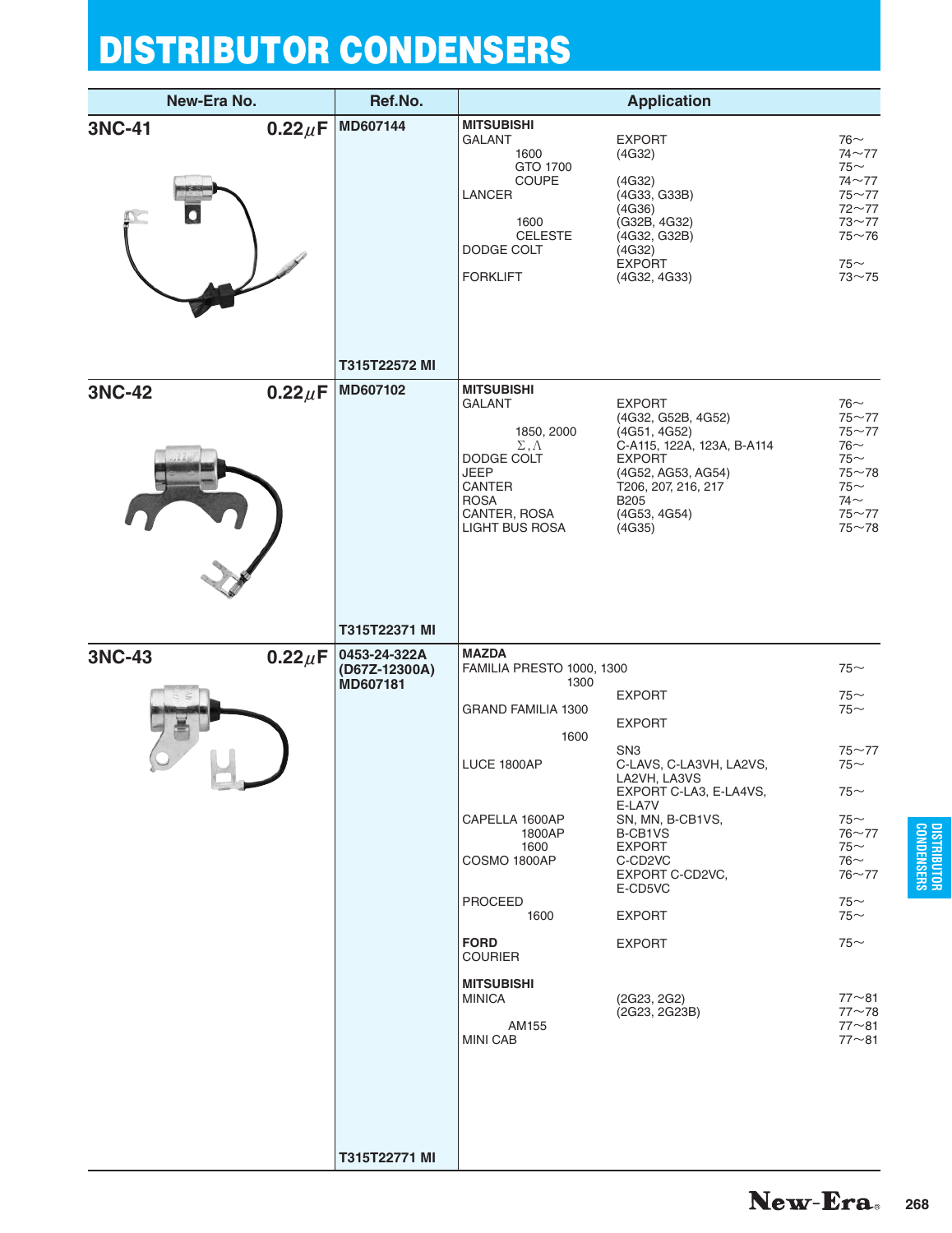| New-Era No.                    |                              | Ref.No.                                                   |                                                                                                                                                                                                                                                                                                                                                      | <b>Application</b>                                                                                                                                                                           |                                                                                                                                                              |
|--------------------------------|------------------------------|-----------------------------------------------------------|------------------------------------------------------------------------------------------------------------------------------------------------------------------------------------------------------------------------------------------------------------------------------------------------------------------------------------------------------|----------------------------------------------------------------------------------------------------------------------------------------------------------------------------------------------|--------------------------------------------------------------------------------------------------------------------------------------------------------------|
| <b>3NC-46</b><br><b>3NC-47</b> | $0.22 \mu F$<br>$0.27 \mu F$ | 3823-24-322<br>(D67Z-12300B)<br>T315T23271 MI<br>MD607406 | <b>MAZDA</b><br>FAMILIA PRESTO 1000, 1300<br>TRUCK, VAN<br><b>GRAND FAMILIA VAN 1300</b><br>1600<br>PROCEED 1600<br>LUCE VAN 1800<br><b>BONGO 1600</b><br>1300<br>929L<br>323<br><b>PROCEED</b><br><b>FORD</b><br><b>COURIER</b><br><b>MITSUBISHI</b><br>GALANT 1600<br><b>PICK UP 1600</b><br>ETERNA 1600<br>LANCER<br><b>CELESTE</b><br>1400, 1600 | H-FA2T, MP3, SP3, MP6<br>MP3, SP3, MP6, SP6<br>ST3EV, H-ST3AV, ST3CV<br>SN3, SN3AV<br><b>PEZN</b><br>H-LA3VV<br>H-BA2N9<br>(4G32, G32B)<br>(G32B)<br>(G33B, 4G1, 4G33, 4G36)<br>(4G32, G32B) | $76-$<br>$76 - 79$<br>$76 - 79$<br>$76-$<br>$76-$<br>$76$ ~<br>$78 - 79$<br>$77$ ~<br>$76 - 83$<br>78∼<br>$76 - 83$<br>$76 - 81$<br>$78 - 79$<br>$77$ $\sim$ |
|                                |                              | T315T23971 MI                                             | EX1400, EX1600<br>TREDIA 1400<br>1600<br>CORDIA 1600<br><b>MIRAGE</b><br>1200, 1400<br><b>FORTE 1600</b><br>DELICA VAN WIDE<br><b>STAR WAGON</b><br><b>FORKLIFT</b><br>DODGE COLT, CHALLENGER<br>PLYMOUTH SAPPORO                                                                                                                                    | (G12B)<br>(G32)<br>(G32B, 4G32)<br>(G3, G12B, 4G1)<br>(G11B, G12B, G32B)<br>(4G32)<br>(4G32)<br>(G32B)<br>(4G32, 4G33)<br>(4G32)<br>(4G32)                                                   | $79 - 81$<br>$81 -$<br>$81 -$<br>$81 -$<br>$77$ ~<br>$78-$<br>$78-$<br>$79 - 82$<br>$76 - 77$<br>77<br>78                                                    |
| <b>3NC-48</b>                  | $0.22 \mu F$                 | E303-24-322<br>T315T24371 MI                              | <b>MAZDA</b><br>323 1500SPORTS<br>1500(A/T)<br>1500<br>1300(A/T)<br>1300, 1000                                                                                                                                                                                                                                                                       | [GENERAL]<br>[GENERAL]<br>[GENERAL]<br>[GENERAL]<br>[GENERAL]                                                                                                                                |                                                                                                                                                              |
| <b>3NC-49</b>                  | $0.27 \mu F$                 | MD607530<br><b>CLARK No.</b><br>(909355)<br>T315T24071 MI | <b>MITSUBISHI</b><br>DODGE COLT<br>CHALLENGER<br>PLYMOUTH SAPPORO<br><b>ARROW</b><br><b>GALANT</b><br>2000<br>1850, 2000<br>Σ<br>COLT $\Sigma$<br>JEEP<br><b>LIGHT BUS</b><br><b>ROSA</b><br>CANTER, ROSA<br><b>FORKLIFT</b>                                                                                                                         | (4G54)<br>(4G32, G52B, 4G52)<br>(4G52)<br>(4G51, 4G52)<br>(4G52)<br>(4G53, 4G54)<br>(4G52)<br>(4G53)<br>(4G35)<br>(4G53, 4G54)<br>(4G52, 4G53)                                               | $77 - 79$<br>$77 - 79$<br>$77 - 79$<br>78<br>$77 - 78$<br>$77 - 79$<br>$77 - 78$<br>78<br>$77$ ~<br>$78 - 79$<br>77<br>$78-$<br>$77$ $\sim$<br>$77 - 78$     |
|                                |                              |                                                           |                                                                                                                                                                                                                                                                                                                                                      |                                                                                                                                                                                              |                                                                                                                                                              |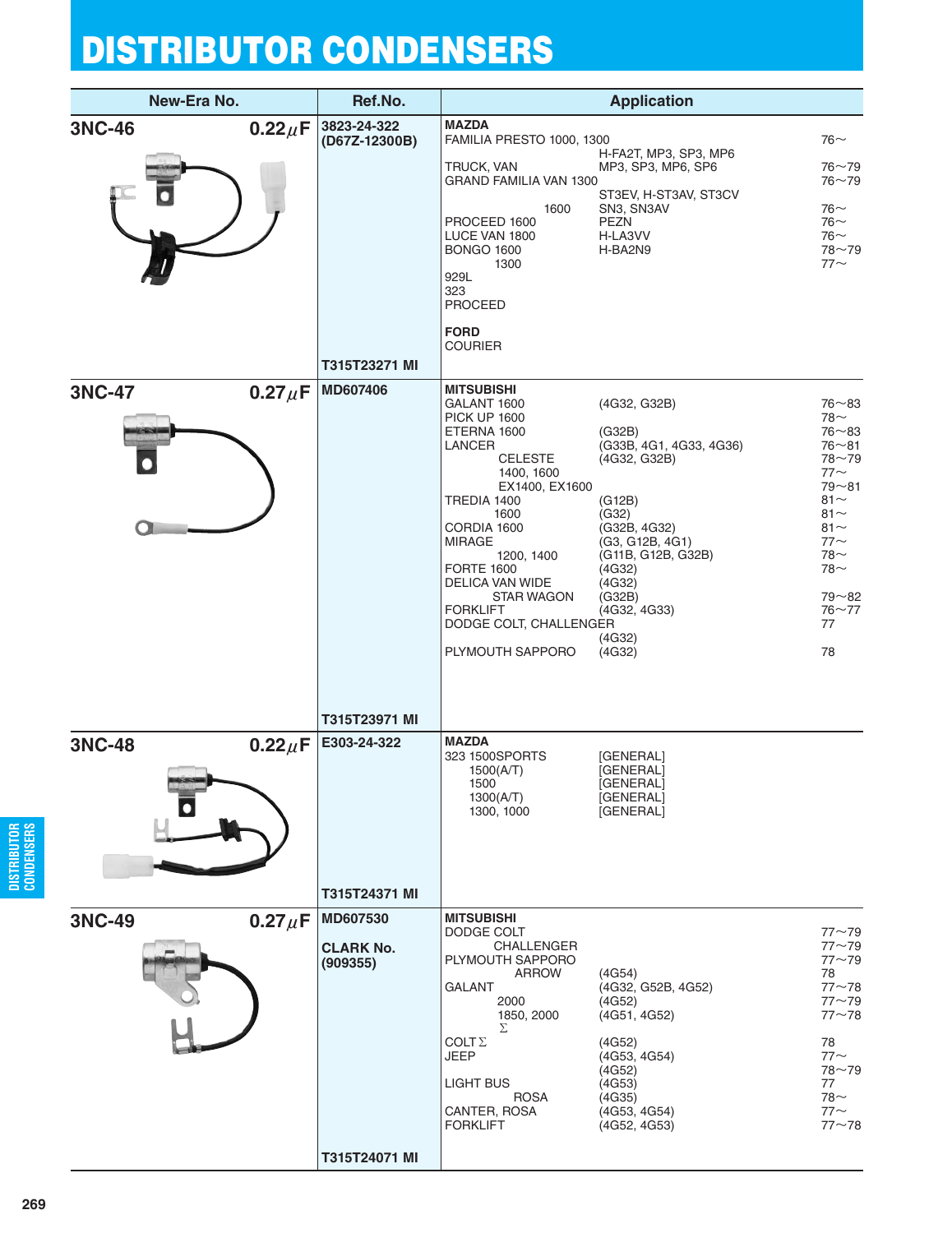|               | New-Era No.  | Ref.No.                                      |                                                                                                                                                                                                         | <b>Application</b>                                                                                                                                                                                                                                                                                                                                                                                                                                                             |                                                                                            |
|---------------|--------------|----------------------------------------------|---------------------------------------------------------------------------------------------------------------------------------------------------------------------------------------------------------|--------------------------------------------------------------------------------------------------------------------------------------------------------------------------------------------------------------------------------------------------------------------------------------------------------------------------------------------------------------------------------------------------------------------------------------------------------------------------------|--------------------------------------------------------------------------------------------|
| <b>4NC-67</b> | $0.22 \mu F$ | 19133-60040<br>90099-52009                   | <b>TOYOTA</b><br><b>LAND CRUISER</b><br><b>TRUCK</b><br><b>PATROL</b>                                                                                                                                   | FJ40, 43, 55<br><b>FJ56</b><br>FA, FB, FC<br>FS20, 40, 50                                                                                                                                                                                                                                                                                                                                                                                                                      | $64 - 73$<br>$73 - 75$<br>$64 - 73$<br>$69 - 73$                                           |
| <b>4NC-69</b> | $0.22 \mu F$ | 949520-0610 ND<br>19133-10010<br>90099-52002 | <b>DAIHATSU</b><br>CHARMANT<br>1200<br><b>CONSORTE</b><br>DELTA 750<br>1500<br>2000                                                                                                                     | H-KD10, H-A10, H-KB10,<br>A10<br>EP31S, EP42, EP47<br>KD10, H-KD10, H-A10, H-KB10<br>SV16, SV17T<br>DV21, 26T                                                                                                                                                                                                                                                                                                                                                                  | ~1<br>~1                                                                                   |
|               |              |                                              | <b>HILINE</b><br>TOYOTA<br><b>PUBLICA</b><br>CORONA<br><b>HILUX</b><br>HIACE<br><b>CROWN</b><br><b>COROLLA</b><br><b>LITEACE</b><br><b>STOUT</b><br><b>DYNA</b><br><b>CARINA</b><br><b>LAND CRUISER</b> | F100, F110, F118B, F175, F200<br>UP15, 20, 30, 36, 100<br>KP30, 31, 36, 37, 42, 47<br>RT22, 40, 41, 46, 50, 53, 56, 60, 65,<br>61, 62, 66, 67, 69, 70, 71, 72, 75, 76,<br>78, 81, 82, 84, 87, 90, 91, 93, 94, 96,<br>100, 106, 114<br>RT40, 46, 86<br>RN10, 20, 25<br>H-RN20, 25<br>RH10, 11, 13, 15, 16<br>RS50, 56, 60, 66<br>KE10, 11, 15, 16, 17, 18, 20, 25, 26,<br>30, 35, 40<br>KM10, H-KM10<br>RK101, 171, 176<br>RU10, 12, 15, 18, 19<br>RA15, 21, 25<br>FJ40, 43, 55 | ~1<br>~1<br>~1<br>~1<br>$67\sim$<br>~1<br>~1<br>$67\sim$<br>$67\sim$<br>$73-$              |
| <b>4NC-70</b> | $0.25 \mu F$ | 949520-0211 ND<br>33261-52011                | <b>SUZUKI</b><br><b>FRONTE</b><br>JIMNY<br><b>CARRY</b>                                                                                                                                                 | LS20 (L-50)<br>LS30T (LJ-50)<br><b>SH10T (LJ50)</b><br>LJ10 (FB)<br>LJ20 (LJ50)<br>SJ10F (LJ50)<br>L <sub>20</sub> , 21, 30<br>L40, 41<br>L50, 51                                                                                                                                                                                                                                                                                                                              | $72 - 73$<br>$73-$<br>$76-$<br>$70-$<br>$71$ ~<br>$76-$<br>$65 - 69$<br>$69 - 72$<br>$73-$ |
|               |              |                                              |                                                                                                                                                                                                         |                                                                                                                                                                                                                                                                                                                                                                                                                                                                                |                                                                                            |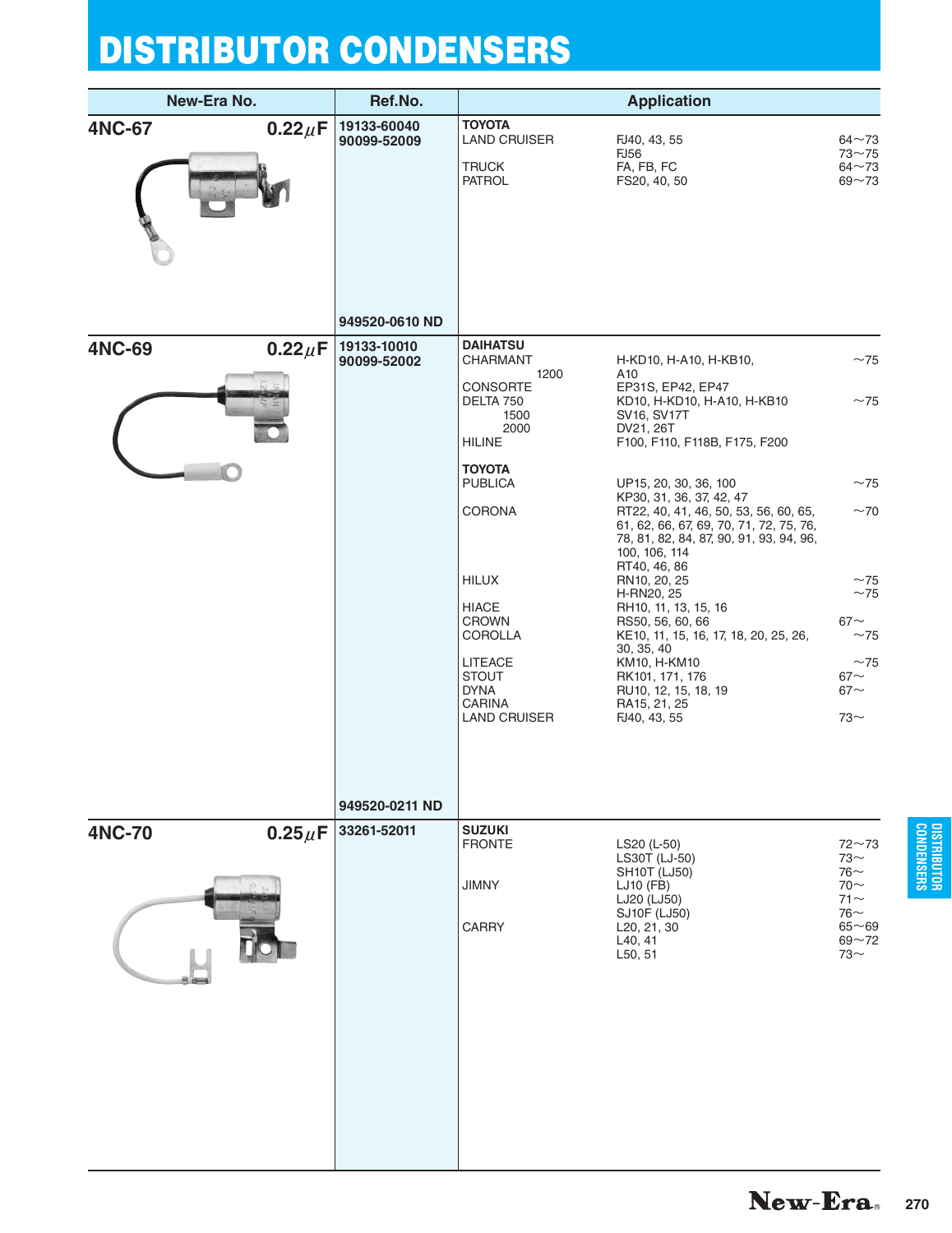| New-Era No.   |              | Ref.No.                                                              |                                                                                                                                                                                                                                       | <b>Application</b>                                                                                                                                                                                        |                                                                                                                                                                                |
|---------------|--------------|----------------------------------------------------------------------|---------------------------------------------------------------------------------------------------------------------------------------------------------------------------------------------------------------------------------------|-----------------------------------------------------------------------------------------------------------------------------------------------------------------------------------------------------------|--------------------------------------------------------------------------------------------------------------------------------------------------------------------------------|
| <b>4NC-73</b> | $0.22 \mu F$ | 39102-4302<br>8-94206147-0<br>90099-52050<br>90099-52052<br>MD607228 | <b>DAIHATSU</b><br>CHARMANT 1400<br><b>DELTA 2000</b><br><b>CONSORTE</b><br><b>FELLOW MAX</b>                                                                                                                                         | A20, H-A20<br>DV23T<br>EP23T<br>C-L40, H-L40                                                                                                                                                              | $74 - 75$                                                                                                                                                                      |
|               |              |                                                                      | <b>ISUZU</b><br><b>GEMINI</b><br>1600                                                                                                                                                                                                 | A-PF50 (G161)<br><b>PF50</b>                                                                                                                                                                              | ~1                                                                                                                                                                             |
|               |              |                                                                      | <b>FASTER</b><br>117 COUPE<br><b>FLORIAN</b>                                                                                                                                                                                          | (G161)<br>A-PA95 (G181)<br>A-PA95 (G180)<br>A-PA30                                                                                                                                                        | ~1<br>~1<br>~1                                                                                                                                                                 |
|               |              |                                                                      | <b>MITSUBISHI</b><br><b>FORTE 1600</b><br><b>LANCER</b><br><b>CELESTE</b><br><b>ESTATE VAN</b><br>GALANT ∑1600GS<br>GTO 1700<br>$\Sigma$ 1600<br>1600<br><b>COUPE</b><br>PLYMOUTH ARROW<br><b>SAPPORO</b><br>DODGE COLT<br>CHALLENGER | H-PA20 (G161)<br>H-L021P<br>(4G1)[EC]<br>(4G32, G32B)<br>B-A121ANGS<br>B-A55C, A-55<br>B-A112, A121A<br>E-A131A, H-A112V<br>(4G32)<br>(4G32)<br>(4G32)<br>(4G32)[USA]<br>(4G32)[AUSTRALIA]<br>(4G32)[USA] | ~1<br>$76 - 79$<br>$79 -$<br>$77 - 78$<br>$76 - 79$<br>$76 - 77$<br>$76 - 77$<br>$76 - 79$<br>$76 - 79$<br>$77 - 79$<br>79<br>$76 - 77$<br>$76 - 79$<br>$76 - 79$<br>$76 - 79$ |
|               |              |                                                                      | <b>TOYOTA</b><br><b>CORONA</b>                                                                                                                                                                                                        | RT41, 53, 54, 60, 61, 62, 67, 68, 70,<br>71, 72, 76, 77, 82, 84, 88, 94,<br>102, 104,<br>108, 112, 114, 122, TT110, H-TT106                                                                               | ~1                                                                                                                                                                             |
|               |              |                                                                      | MARK II                                                                                                                                                                                                                               | A-RT103, 108<br>RX10, 11, 12, 16, 17, 20, 21, 22, 26,<br>27, 28<br>$H-RX17$                                                                                                                               | $72 - 75$                                                                                                                                                                      |
|               |              |                                                                      | <b>HIACE</b><br>COROLLA                                                                                                                                                                                                               | <b>H-RX18-V/C</b><br>TE20, 25, 27, 30, 31, 35, 36, 37, 40,<br>41, 45, 47                                                                                                                                  | ~1                                                                                                                                                                             |
|               |              |                                                                      | CELICA<br><b>CARINA</b><br><b>CROWN</b><br><b>STOUT</b><br><b>DYNA</b><br><b>HILUX</b>                                                                                                                                                | TA10, 11, 12, 15, 17, 20, 22, 27<br>RA11, 15, 21, 25<br>RS50, 56, 60, 66<br>RK101, 171, 176<br>RU10, 12, 15, 18, 19<br><b>RN22</b>                                                                        | ~1<br>~1<br>~1<br>~1<br>~1<br>~1                                                                                                                                               |
|               |              |                                                                      | <b>SUBARU(FUJI)</b><br><b>LEONE</b>                                                                                                                                                                                                   | B-A26, 27<br>E-A32, 33                                                                                                                                                                                    | $75$ ~<br>$77$ ~                                                                                                                                                               |
|               |              |                                                                      |                                                                                                                                                                                                                                       |                                                                                                                                                                                                           |                                                                                                                                                                                |
|               |              |                                                                      |                                                                                                                                                                                                                                       |                                                                                                                                                                                                           |                                                                                                                                                                                |
|               |              |                                                                      |                                                                                                                                                                                                                                       |                                                                                                                                                                                                           |                                                                                                                                                                                |
|               |              |                                                                      |                                                                                                                                                                                                                                       |                                                                                                                                                                                                           |                                                                                                                                                                                |
|               |              | 949520-1800 ND<br>T315T22073 MI                                      |                                                                                                                                                                                                                                       |                                                                                                                                                                                                           |                                                                                                                                                                                |

**DISTRIBUTOR CONDENSERS**

DISTRIBUTOR<br>Condensers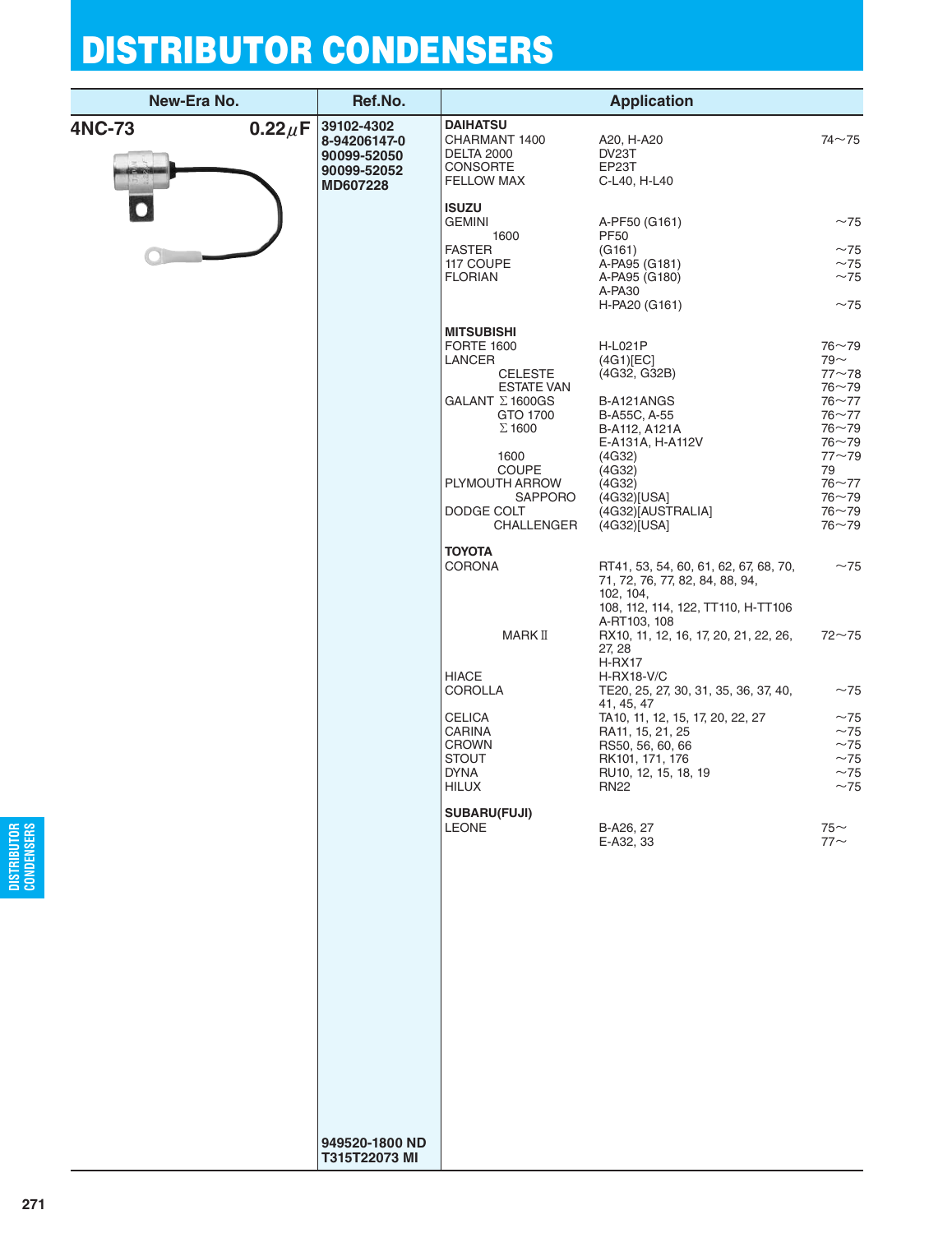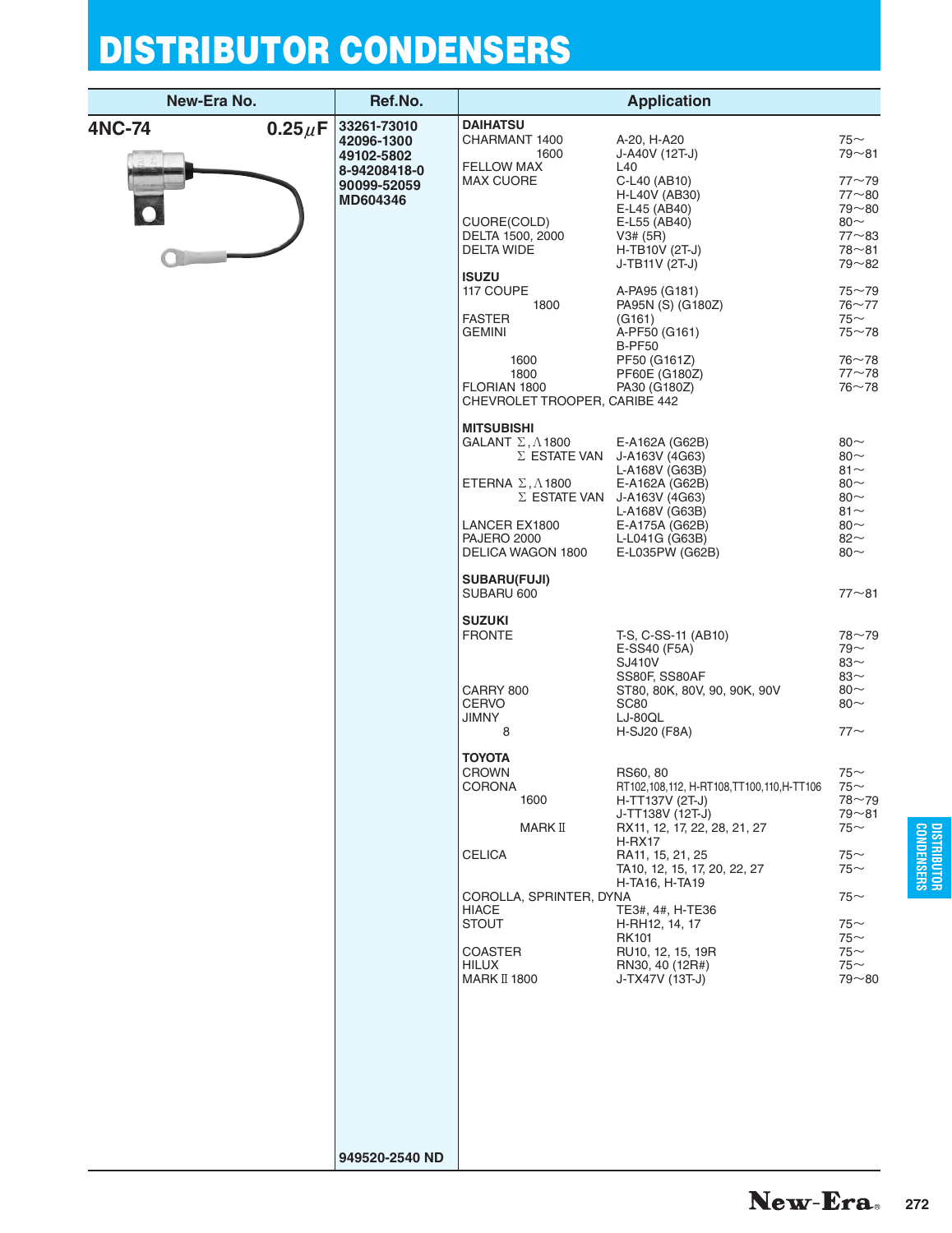| New-Era No.   |              | Ref.No.                                                           |                                                                                                                                                                                           | <b>Application</b>                                                                                                                                                |                                                                                                                     |
|---------------|--------------|-------------------------------------------------------------------|-------------------------------------------------------------------------------------------------------------------------------------------------------------------------------------------|-------------------------------------------------------------------------------------------------------------------------------------------------------------------|---------------------------------------------------------------------------------------------------------------------|
| <b>4NC-79</b> | $0.25 \mu F$ | 90099-52060<br>949520-2580 ND                                     | <b>DAIHATSU</b><br>TAFT JEEP<br>CHARMANT 1200<br>CHARMANT 1300<br>CHARMANT 1400<br>DELTA 750<br>DELTA WIDE<br><b>TOYOTA</b><br>COROLLA<br><b>STARLET</b><br><b>CARINA</b><br><b>HILUX</b> | F20, 12R<br>H-A10V (3K-HJ)<br>J-A30V (4K-J)<br>H-A20V $(T-J)$<br>$H-KD11 (4K-J)$<br>J-KD20 (4K-J, OPTION)<br>$H-KB11V (4K-J)$<br>J-KB12V (4K-J)<br>RN30, 40 (12R) | $78-$<br>$75 - 79$<br>$79 - 81$<br>$76 - 79$<br>$78 - 79$<br>79 $\sim$<br>78~79<br>$79 - 82$<br>$76 -$<br>$78 - 79$ |
| <b>4NC-80</b> | $0.18 \mu F$ | 949520-2680 ND<br>949520-5280 ND<br>90099-87701<br>949520-2630 ND | <b>DAIHATSU</b><br>HI-JET<br>550<br>55 WIDE                                                                                                                                               | H-S40 (AB10)<br>$H-S40$ (AB)<br>J-S40 (AB20)<br>H-S60 (AB20)<br>J-S60 (AB20)<br>J-S65 (AB20)<br>J-S65Y (AB20)                                                     | $76 - 77$<br>$76 - 81$<br>$79 - 81$<br>$77 - 81$<br>$79 - 81$<br>$81 - 82$                                          |
| <b>4NC-81</b> | $0.27 \mu F$ | 90099-42034<br>949520-2710 ND                                     | <b>DAIHATSU</b><br>CHARADE                                                                                                                                                                | E-G10 (CB10, 11, 31, 32)<br>E-G11 (CB12, 22, 33)                                                                                                                  | $77 - 83$<br>83 $\sim$                                                                                              |
| <b>4NC-82</b> | $0.25 \mu F$ | 90099-52068<br>949520-2810 ND                                     | <b>TOYOTA</b><br><b>HIACE</b>                                                                                                                                                             | J-RH35, 45 (18R, 18R-J)                                                                                                                                           | $79 -$                                                                                                              |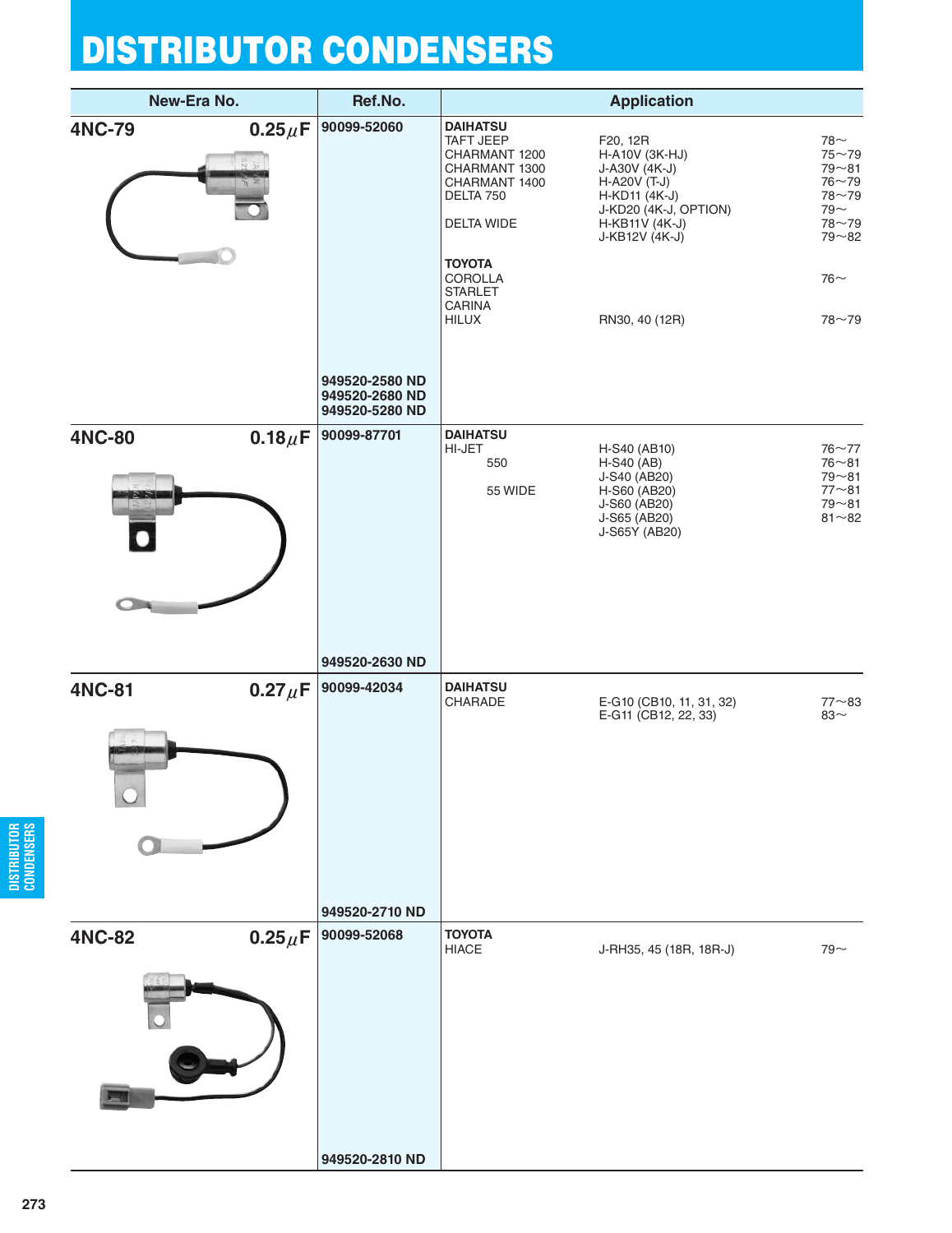| New-Era No.   |              | Ref.No.                    |                                                                                                                                                                                                       | <b>Application</b>                                                                                                                                                                                                                                 |                                                                                                                                                                                                                                                                                                                             |                                                                                                                                                                                                                                                                                               |
|---------------|--------------|----------------------------|-------------------------------------------------------------------------------------------------------------------------------------------------------------------------------------------------------|----------------------------------------------------------------------------------------------------------------------------------------------------------------------------------------------------------------------------------------------------|-----------------------------------------------------------------------------------------------------------------------------------------------------------------------------------------------------------------------------------------------------------------------------------------------------------------------------|-----------------------------------------------------------------------------------------------------------------------------------------------------------------------------------------------------------------------------------------------------------------------------------------------|
| <b>4NC-83</b> | $0.25\mu$ F  | 90099-52062                | <b>TOYOTA</b><br>COASTER<br><b>HILUX</b>                                                                                                                                                              | RB11, J-RB12 (20R, 22R)<br>J-RN36 (18R-J)                                                                                                                                                                                                          |                                                                                                                                                                                                                                                                                                                             | $77 - 80$<br>$79 -$                                                                                                                                                                                                                                                                           |
|               |              | 949520-2670 ND             |                                                                                                                                                                                                       |                                                                                                                                                                                                                                                    |                                                                                                                                                                                                                                                                                                                             |                                                                                                                                                                                                                                                                                               |
| <b>4NC-84</b> | 0.47 $\mu$ F | 19133-16240                | <b>TOYOTA</b><br><b>STARLET</b><br><b>TERCEL</b><br><b>PASEO</b><br>SOLUNA<br>VIOS/SOLUNA VIOS<br>COROLLA<br><b>CELICA</b><br>CORONA<br><b>CAMRY</b><br>RAV4<br>4RUNNER<br>DYNA200<br>LAND CRUISER 90 | EP82/EP91<br><b>EL53</b><br>EL44/54<br>AL50<br>AXP4#<br>AE10#<br>EE101/104<br>AE112<br>AE111<br>AE110/112<br>EE111<br>ST184<br>ST202/204<br>AT190<br>ST191<br>AT210<br>ST210<br>AT220<br>SXV1#<br>SXA1#<br><b>RZN185</b><br><b>RZU100</b><br>RZJ9# | $(4E-FE)$<br>$(5E-FE)$<br>$(5E-FE)$<br>$(5A-FE)$<br>$(5A/8A-FE)$<br>(4A/5A/7A-FE)<br>(4E/5E-FE)<br>$(7E-FE)$<br>$(4A-FE)$<br>$(5A/7A-FE)$<br>$(4E-FE)$<br>$(5S-FE)$<br>$(3S/5S-FE)$<br>$(4E-FE)$<br>$(3S-FE)$<br>$(4A-FE)$<br>$(3S-FE)$<br>$(4A-FE)$<br>$(3S/5S-FE)$<br>$(3S-FE)$<br>$(3RZ-FE)$<br>$(3RZ-FE)$<br>$(3RZ-FE)$ | $92\sim$<br>$94 - 95$<br>$91\sim$<br>$96 - 03$<br>$02 -$<br>$91\sim$<br>$92 - 97$<br>$98 - 99$<br>$95\sim$<br>$95\sim$<br>$95\sim$<br>$91 - 93$<br>$93\sim$<br>$92 - 97$<br>$92\sim$<br>$98\mathord{\sim}$<br>$96\sim$<br>$97$ ~<br>$92 - 97$<br>$94 - 96$<br>$95\sim$<br>$97$ ~<br>$96 - 02$ |
| <b>4NC-86</b> | $0.22 \mu F$ | 22102-50001<br>22102-50002 | <b>NISSAN(DATSUN)</b><br><b>TRUCK</b><br><b>V8 MARINE</b><br>PRESIDENT<br><b>CABIN CRUISER</b>                                                                                                        | E1<br>YA190<br>H150<br>YA190 (Y44)                                                                                                                                                                                                                 |                                                                                                                                                                                                                                                                                                                             | 74<br>$73-$<br>80                                                                                                                                                                                                                                                                             |
|               |              | 4207-1340 HI               |                                                                                                                                                                                                       |                                                                                                                                                                                                                                                    |                                                                                                                                                                                                                                                                                                                             |                                                                                                                                                                                                                                                                                               |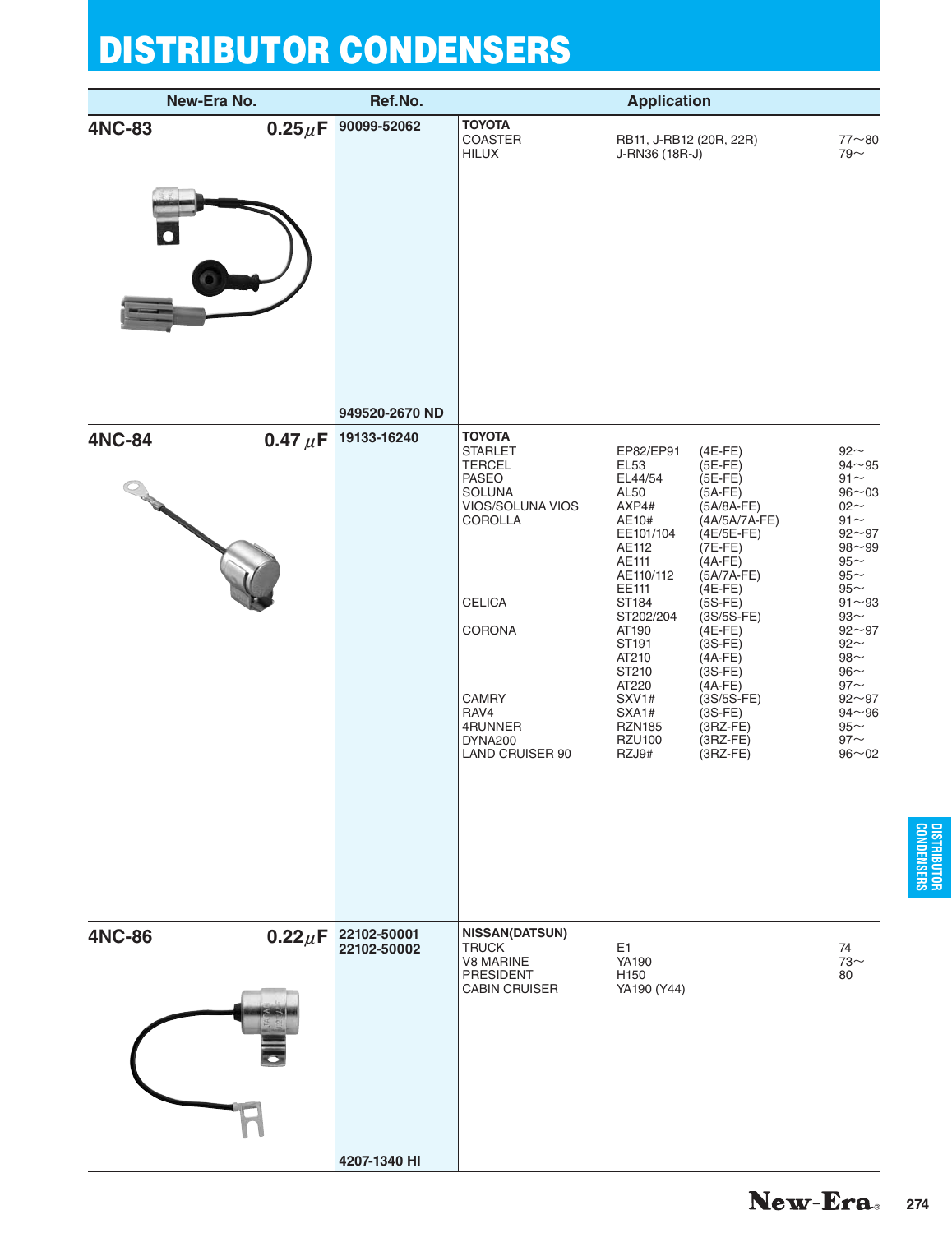|               | New-Era No.  | Ref.No.                                                                                                            |                                                                                                                                                                                                                                                                                                                                                                                                       | <b>Application</b>                                                                                                                                                                                                                                                                                                                                                                                                                                                                                                                                                                                                                             |                                                                                                                                                                                                                                                                                                           |
|---------------|--------------|--------------------------------------------------------------------------------------------------------------------|-------------------------------------------------------------------------------------------------------------------------------------------------------------------------------------------------------------------------------------------------------------------------------------------------------------------------------------------------------------------------------------------------------|------------------------------------------------------------------------------------------------------------------------------------------------------------------------------------------------------------------------------------------------------------------------------------------------------------------------------------------------------------------------------------------------------------------------------------------------------------------------------------------------------------------------------------------------------------------------------------------------------------------------------------------------|-----------------------------------------------------------------------------------------------------------------------------------------------------------------------------------------------------------------------------------------------------------------------------------------------------------|
| <b>4NC-87</b> | $0.22 \mu F$ | 49102-7801<br>89102-4101<br>22102-00800                                                                            | <b>HONDA</b><br><b>CIVIC</b>                                                                                                                                                                                                                                                                                                                                                                          |                                                                                                                                                                                                                                                                                                                                                                                                                                                                                                                                                                                                                                                | $73 - 79$                                                                                                                                                                                                                                                                                                 |
|               |              | 22102-00801<br>30108-634-005<br>30108-PA1-005<br>9-82311722-0<br>9-82315207-0                                      | ISUZU<br>117 COUPE<br>1800XE<br><b>BELLET</b><br>ELF, BUS<br>ELF 150<br>250<br>1500<br><b>FASTER</b>                                                                                                                                                                                                                                                                                                  | PA90, PA95, AP95, PR95<br>PA95, PA90E, PA90HE<br>PA95, PR95, PA30, KB20<br>BLG, TLG, BLD<br>KAG (G161)<br>KAG (G161)<br><b>TLG (G201)</b><br>KA41, KA51, KAG<br>KB20                                                                                                                                                                                                                                                                                                                                                                                                                                                                           | $73~\sim$<br>$76$ ~<br>$73$ ~<br>$71 - 73$<br>73∼<br>70<br>$73-$<br>$73-$<br>74 $\sim$                                                                                                                                                                                                                    |
|               |              |                                                                                                                    | <b>NISSAN(DATSUN)</b><br><b>BLUEBIRD</b><br>TRUCK<br>VIOLET<br>SUNNY<br>CHERRY<br>JUNIOR<br>CABSTAR<br>CARAVAN<br><b>CLIPPER</b><br>SKYLINE<br>PATROL<br><b>BUS</b><br>GLORIA<br><b>FAIRLADY</b><br><b>LAUREL</b><br>PRESIDENT<br>CEDRIC<br>VAN<br>PULSAR VAN 1200<br>1400<br><b>SUBARU(FUJI)</b><br><b>LEONE 1400</b><br>1200, 1400<br><b>COUPE 1400</b><br>VAN 1200, 1400, 1600, 1800<br>FF-1 1300G | 441, 510, 520, 610, 710<br>411, 520, 521, 620, 681, 690,<br>694, 780, C80, W73<br>710, K710, KP710, JP710, JKP710<br>B10, 110, 210, (A14S)<br>KB210GK, VB210, VB310 (A12)<br>E10, F10, PE10<br>40, 41, 130, 140<br>521, 620, 780, A321<br>E20<br>T650<br>GC106, 230, C10<br>J-G60 (P40)<br>J-FG61 (PF40)<br>60, G60, 4W73, G681, FS681, E690<br>A-K330<br>30, 110, 130<br>KC30, KPC30, C30, 130<br>C80, 250A, 250AC<br>130, GC106, 230, 31, 41, L20<br>A330, V330<br>V430 (L20S)<br>J-VN10 (A12S)<br><b>J-NHN10 (A14S)</b><br>A22A, A22, A22B, A25B, A62B, A65B<br>A22C, A22J, A25C<br>A22S, A22A<br>A33 (EA63, EA71)<br>A44A, A15A, A14, A15Z | $65 - 70$<br>65 $\sim$<br>$73 - 74$<br>66 $\sim$<br>$70 - 74$<br>64 $\sim$<br>$72$ ~<br>$73 - 76$<br>$66\sim$<br>$68\sim$<br>$79 - 80$<br>80<br>66 $\sim$<br>75<br>$72 - 75$<br>$68 - 74$<br>$73-$<br>64 $\sim$<br>$75$ ~<br>81<br>$79 - 81$<br>$79 - 80$<br>$73-$<br>$75$ ~<br>$71$ ~<br>$77$ ~<br>$70-$ |
|               |              | 4461-1340 HI<br>44J80-13401 HI                                                                                     | 1000                                                                                                                                                                                                                                                                                                                                                                                                  | A14, A15Z                                                                                                                                                                                                                                                                                                                                                                                                                                                                                                                                                                                                                                      | $70-$                                                                                                                                                                                                                                                                                                     |
| <b>4NC-89</b> | $0.22 \mu F$ | 22102-U6001<br>22102-U6002<br><b>22102-U6003</b><br>22102-U6004<br>30108-657-005<br>44A4-13403 HI<br>44A4-13404 HI | <b>NISSAN(DATSUN)</b><br>SKYLINE<br>SILVIA<br>LAUREL<br>JUNIOR<br>CARAVAN<br>STANZA<br>BLUEBIRD U<br>FAIRLADY<br><b>SUNNY</b><br>FF1300<br>1500<br><b>CALIFORNIA</b><br>CEDRIC, GLORIA<br><b>PULSAR</b><br>1300<br>CHERRY<br>VIOLET<br>AUSTER                                                                                                                                                         | GC110, 111, G610, C211, 331<br>S <sub>10</sub><br>A-GC110, HC130, HC131<br>C-HC230<br>C240R, C240PR, HC240WR<br><b>VPE20, VSE20</b><br>E-PA10E<br>GC100, G610, C331<br>C-P810, C-PJ810, E-P811, PG810E,<br>A-S30, A-GS30 (L20E)<br>S30, GS30<br>B211, 310 (A12A, A14)<br>E-B11 (E13S)<br>E-PB310 (A15S, A15E)<br>E-HB310 (A14E)<br><b>N230P</b><br>YN10, E-HN10, E-YN10, (A12A, A14S, A14E)<br>E-PN12 (M/T) (E13S)<br>F11, PF10, PF11, KPF10A-KPC20<br>710, P710E, PA10<br>710, PA10                                                                                                                                                           | $75-$<br>76 $\sim$<br>75∼<br>$76 - 77$<br>$75$ ~<br>$77$ $\sim$<br>$76$ ~<br>$76 - 78$<br>76∼<br>76∼<br>79<br>$75$ ~<br>$77$ ~<br>82<br>$74$ ~<br>$75$ ~<br>$75$ ~                                                                                                                                        |
|               |              | 44A4-13405 HI<br>T315T23571 MI                                                                                     | <b>HONDA</b><br><b>CIVIC</b>                                                                                                                                                                                                                                                                                                                                                                          |                                                                                                                                                                                                                                                                                                                                                                                                                                                                                                                                                                                                                                                | 74 $\sim$                                                                                                                                                                                                                                                                                                 |

**DISTRIBUTOR CONDENSERS**

DISTRIBUTOR<br>Condensers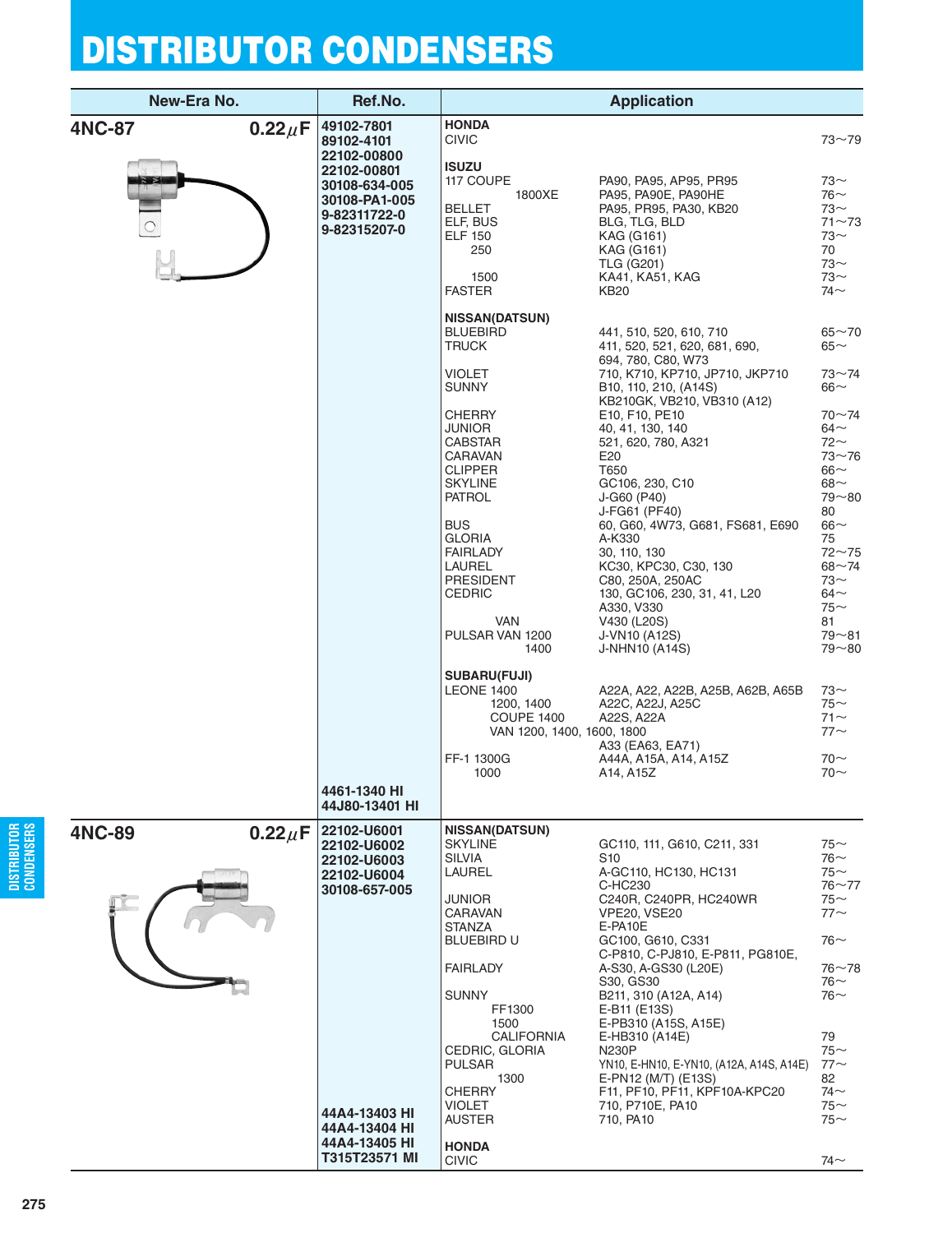| New-Era No.   |              | Ref.No.        |                                                                                                                                                                                                                                                                                                                                                                    | <b>Application</b>                                                                                                                                                                                                                                                                                                                                                                                                                                                                                                  |                                                                                                                                                                                                                                                  |
|---------------|--------------|----------------|--------------------------------------------------------------------------------------------------------------------------------------------------------------------------------------------------------------------------------------------------------------------------------------------------------------------------------------------------------------------|---------------------------------------------------------------------------------------------------------------------------------------------------------------------------------------------------------------------------------------------------------------------------------------------------------------------------------------------------------------------------------------------------------------------------------------------------------------------------------------------------------------------|--------------------------------------------------------------------------------------------------------------------------------------------------------------------------------------------------------------------------------------------------|
| <b>4NC-92</b> | $0.25\mu$ F  | 90099-52076    | <b>TOYOTA</b><br>CORONA 1800<br><b>COROLLA</b>                                                                                                                                                                                                                                                                                                                     | AT151 (1SL)<br>AE80EX, 82E (2AL, 4AL)                                                                                                                                                                                                                                                                                                                                                                                                                                                                               | $83-$<br>83~                                                                                                                                                                                                                                     |
| <b>4NC-93</b> | $0.22 \mu F$ | 22102-D1100    | <b>NISSAN(DATSUN)</b><br><b>BLUEBIRD</b><br><b>TRUCK</b><br><b>VIOLET</b><br><b>SUNNY</b><br><b>CHERRY</b><br><b>JUNIOR</b><br><b>CABSTAR</b><br><b>CARAVAN</b><br><b>CLIPPER</b><br><b>SKYLINE</b><br><b>PATROL</b><br><b>BUS</b><br><b>GLORIA</b><br><b>FAIRLADY</b><br>LAUREL<br><b>PRESIDENT</b><br><b>CEDRIC</b><br>VAN<br>PULSAR VAN 1200<br><b>VAN 1400</b> | 441, 510, 520, 610, 710<br>411, 520, 521, 620, 681, 690,<br>694, 780, C80, W73<br>710, K710, KP710, JP710, JKP710<br>B10, 110, 210, (A14S)<br>KB210GK, VB210, VB310 (A12)<br>E10, F10, PE10<br>40, 41, 130, 140<br>521, 620, 780, A321<br>E20<br>T650<br>GC106, 230, C10<br>J-G60 (P40)<br>J-FG61 (PF40)<br>60, G60, 4W73, G681, FS681, E690<br>A-K330<br>30, 110, 130<br>KC30, KPC30, C30, 130<br>C80, 250A, 250AC<br>130, GC106, 230, 31, 41, L20<br>A330, V330<br>V430 (L20S)<br>J-VN10 (A12S)<br>J-NHN10 (A14S) | $65 - 70$<br>65 $\sim$<br>73~74<br>66 $\sim$<br>$70 - 74$<br>$64-$<br>$72$ ~<br>$73 - 76$<br>$66\sim$<br>68 $\sim$<br>$79 - 80$<br>80<br>$66\sim$<br>75<br>$72 - 75$<br>$68 - 74$<br>$73-$<br>$64\sim$<br>$75$ ~<br>81<br>$79 - 81$<br>$79 - 80$ |
| <b>4NC-95</b> | $0.22 \mu F$ | 22102-01M11    | <b>NISSAN(DATSUN)</b><br>DATSUN 720                                                                                                                                                                                                                                                                                                                                | D21 (Z20)                                                                                                                                                                                                                                                                                                                                                                                                                                                                                                           | $85\sim$                                                                                                                                                                                                                                         |
| <b>4NC-96</b> | $0.22 \mu F$ | 22102-01B01    | <b>NISSAN(DATSUN)</b><br><b>MARCH</b><br>MARCH (A/T)<br>MARCH (MT)                                                                                                                                                                                                                                                                                                 | E-K10 [MA10]<br>E-BK10 [MA10S]<br>E-BK10 [MA10S]                                                                                                                                                                                                                                                                                                                                                                                                                                                                    | 87<<br>$86\sim$<br>$86\sim$                                                                                                                                                                                                                      |
|               |              | 44A86-13401 HI |                                                                                                                                                                                                                                                                                                                                                                    |                                                                                                                                                                                                                                                                                                                                                                                                                                                                                                                     |                                                                                                                                                                                                                                                  |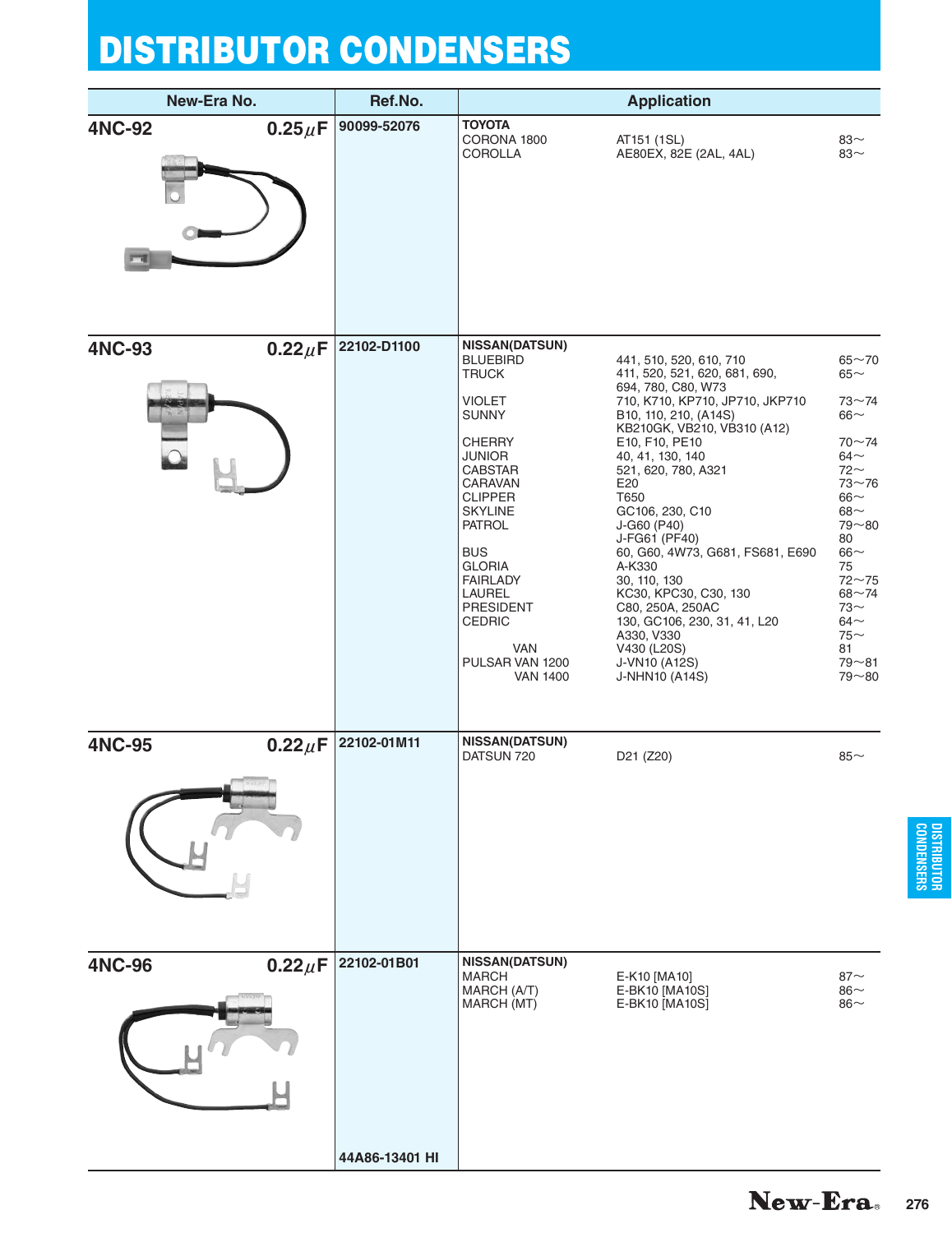